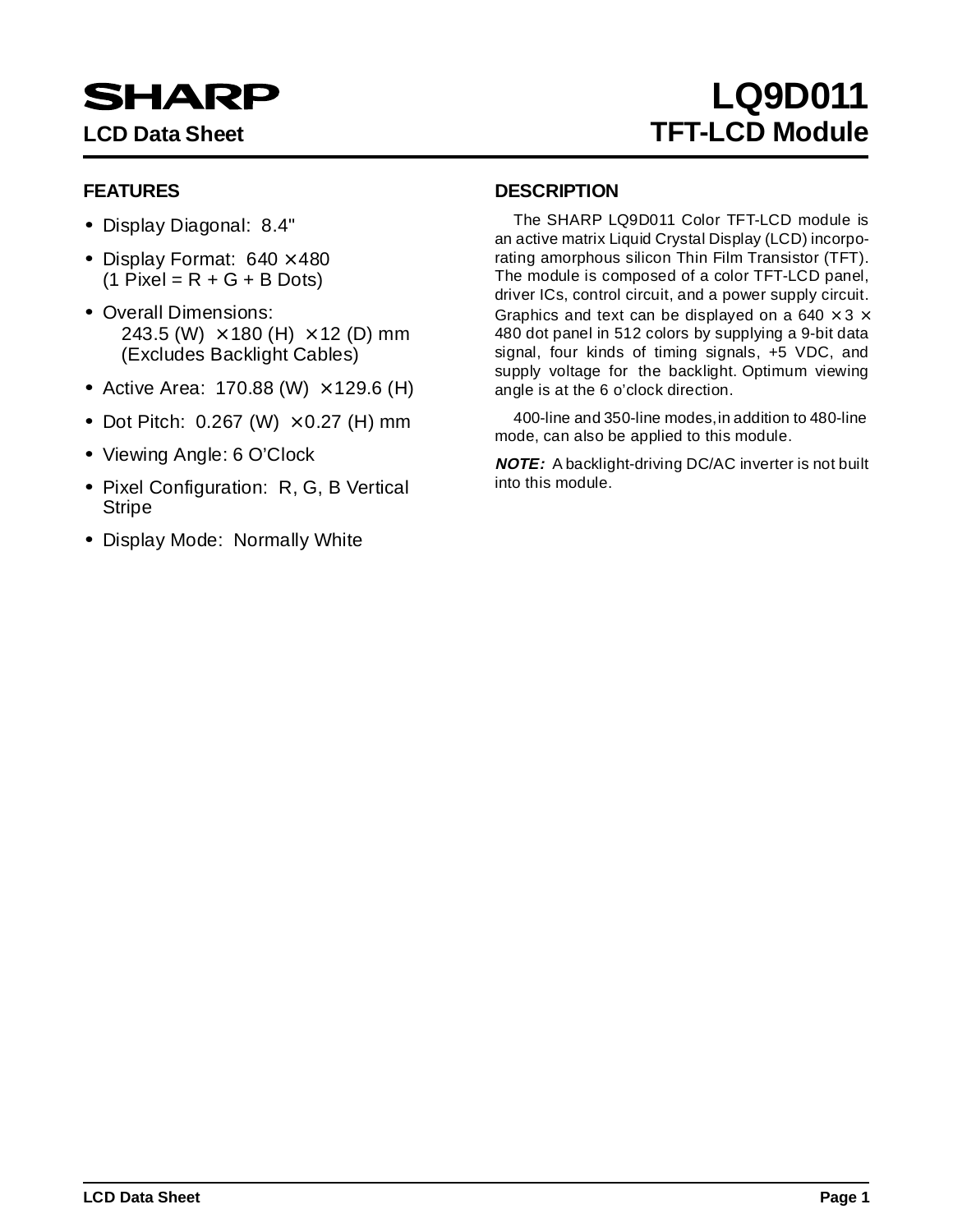# **MECHANICAL SPECIFICATIONS**

| <b>PARAMETER</b>           | <b>SPECIFICATIONS</b>                               | <b>UNIT</b> | <b>NOTE</b> |
|----------------------------|-----------------------------------------------------|-------------|-------------|
| <b>Outline Dimensions</b>  | 242.5 (W) $\times$ 179.4 (H) $\times$ 8.2 (D)       | mm          |             |
| Screen Size (Diagonal)     | 8.4 (Diagonal)                                      | cm          |             |
| Active Area                | 170.9 (H) $\times$ 129.6 (V)                        | mm          |             |
| Display Pixels             | 640 (H) $\times$ 480 (V) (1 pixel = R + G + B dots) | pixel       |             |
| <b>Pixel Pitch</b>         | 0.267 (H) $\times$ 0.270 (V)                        | mm          |             |
| <b>Pixel Configuration</b> | <b>RGB Vertical Stripe</b>                          |             |             |
| Display Mode               | Normally White                                      |             |             |
| Weight                     | $570 + 20$                                          | g           |             |
| <b>Surface Treatment</b>   | Anti-Glare and Hard Coating 2 H                     |             | 2           |

#### **NOTES:**

1. Excludes component height (9.0 mm maximum).

2. Incoming light side.

# **ABSOLUTE MAXIMUM RATINGS**

| <b>SYMBOL</b> | <b>PARAMETER</b>                       | <b>CONDITION</b>    | <b>RATINGS</b>          | <b>UNIT</b> | <b>NOTE</b> |
|---------------|----------------------------------------|---------------------|-------------------------|-------------|-------------|
| V١            | Input Voltage                          | tA = $25^{\circ}$ C | $-0.3$ to $V_{CC}$ +0.3 |             |             |
| Vcc           | +5 V Supply Voltage                    |                     | $-0.3$ to $+7$          |             |             |
| Tstg          | Storage Temperature                    |                     | $-25$ to $+60$          | $^{\circ}C$ |             |
| Topa          | <b>Operating Temperature (Ambient)</b> |                     | 0 to $+50$              | °C          |             |

### **NOTES:**

2. Humidity: 95% RH maximum at  $t_A \le 40^\circ \text{C}$ . Maximum wet-bulb temperature 39°C or less at  $t_A > 40^\circ \text{C}$ . No condensation.

<sup>1.</sup> CK, R0 to R2, G0 to G2, B0 to B2, Hsync, Vsync, ENAB.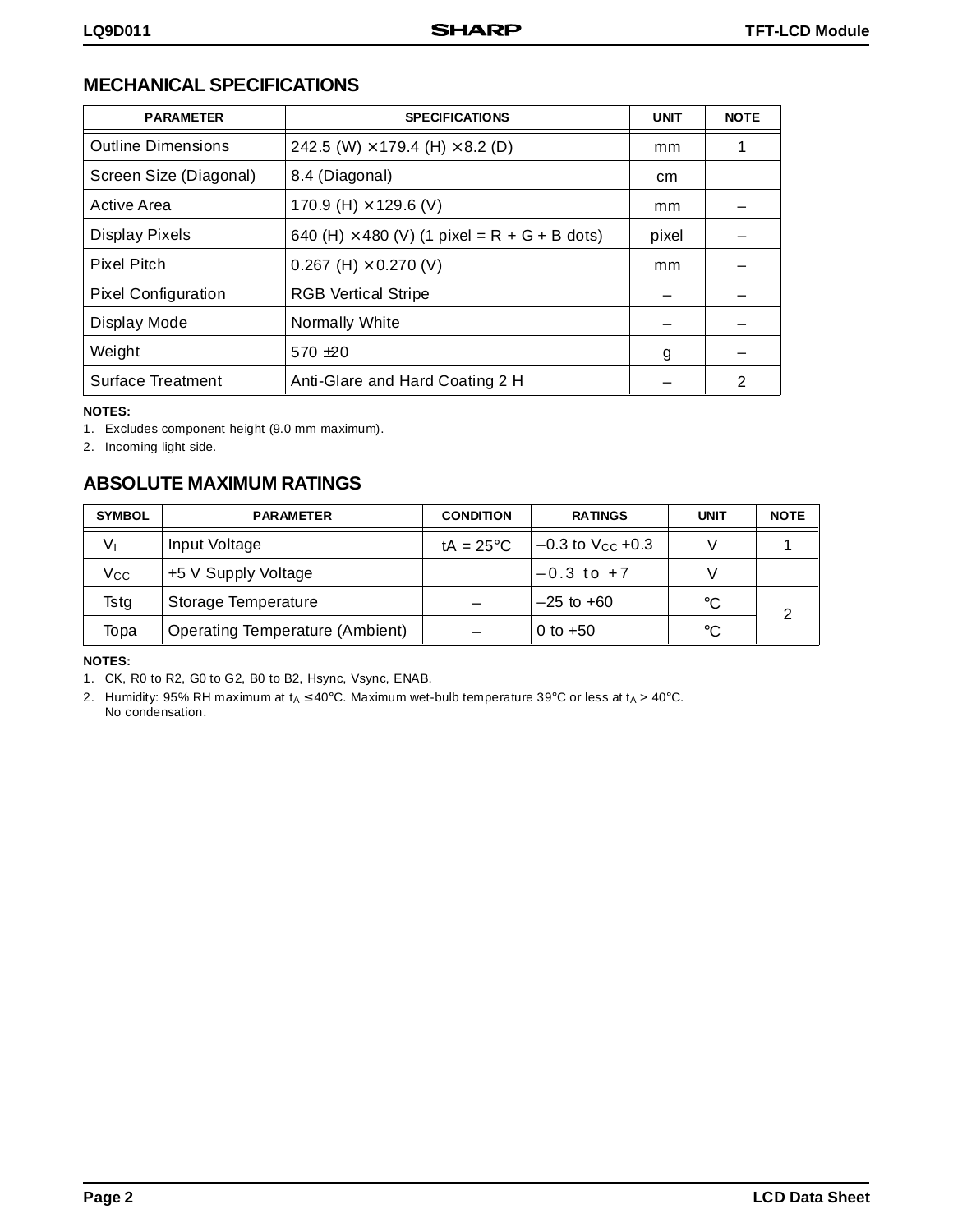### **INPUT TERMINALS – TFT-LCD PANEL DRIVER**

# **CN1 (Interface Signal) 1**

| PIN<br><b>NUMBER</b> | <b>SYMBOL</b>  | <b>FUNCTION</b>                            | <b>POLARITY</b> | <b>NOTE</b>    |
|----------------------|----------------|--------------------------------------------|-----------------|----------------|
| 1                    | СK             | Clock Signal for Sampling Each Data Signal |                 |                |
| $\overline{2}$       | <b>GND</b>     |                                            |                 |                |
| 3                    | Hsync          | Horizontal Sync Signal                     |                 | $\overline{2}$ |
| 4                    | Vsync          | Vertical Sync Signal                       |                 | 2              |
| 5                    | R0             | RED Data Signal (LSB)                      | Positive        |                |
| 6                    | R1             | <b>RED Data Signal</b>                     | Positive        |                |
| $\overline{7}$       | R <sub>2</sub> | RED Data Signal (MSB)                      | Positive        |                |
| 8                    | <b>GND</b>     |                                            |                 |                |
| 9                    | G0             | <b>GREEN Data Signal (LSB)</b>             | Positive        |                |
| 10                   | G1             | <b>GREEN Data Signal</b>                   | Positive        |                |
| 11                   | G <sub>2</sub> | <b>GREEN Data Signal (MSB)</b>             | Positive        |                |
| 12 <sub>2</sub>      | <b>GND</b>     |                                            |                 |                |
| 13                   | B <sub>0</sub> | <b>BLUE Data Signal (LSB)</b>              | Positive        |                |
| 14                   | <b>B1</b>      | <b>BLUE Data Signal</b>                    | Positive        |                |
| 15                   | B <sub>2</sub> | <b>BLUE Data Signal (MSB)</b>              | Positive        |                |

### **NOTES:**

- 1. Connector used: DF13-15P-1.25H (Hirose Electric Co., Ltd.) Mating connector: DF13-15S-1.25C (Hirose Electric Co., Ltd.)
- 2. Polarity of the sync signals:

| <b>MODE</b> | <b>480 LINES</b> | <b>400 LINES</b> | 350 LINES |
|-------------|------------------|------------------|-----------|
| Hsync       | Negative         | Negative         | Positive  |
| Vsync       | Negative         | Positive         | Negative  |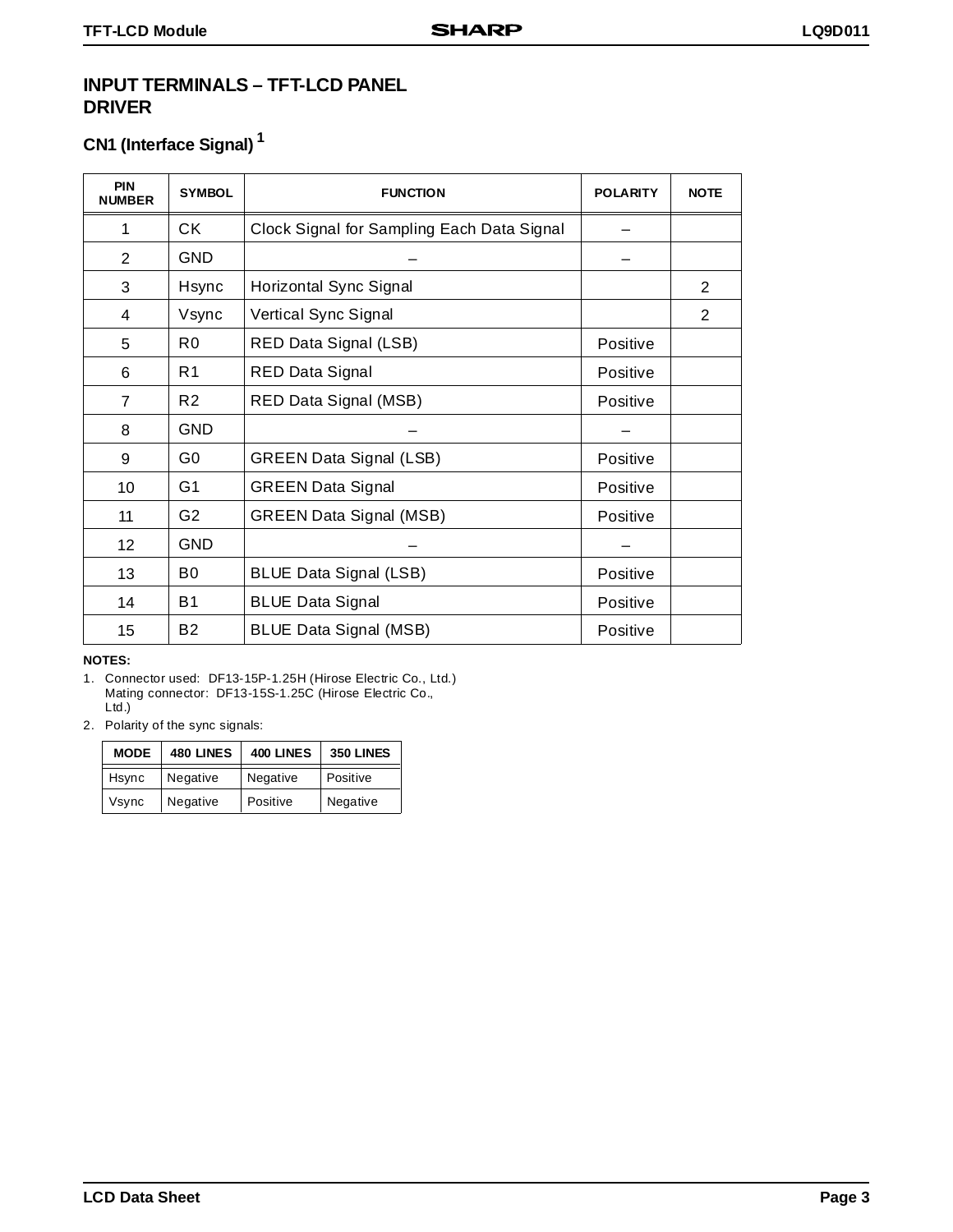# **CN2 (Signal and Power Supply) 1**

| <b>PIN</b><br><b>NUMBER</b> | <b>SYMBOL</b> | <b>FUNCTION</b>                                                    | <b>POLARITY</b> |
|-----------------------------|---------------|--------------------------------------------------------------------|-----------------|
| 1                           | $V_{\rm CC}$  | +5 V Power<br>Supply                                               |                 |
| 2                           | $V_{\rm CC}$  | +5 V Power<br>Supply                                               |                 |
| 3                           | GND           |                                                                    |                 |
| 4                           | GND           |                                                                    |                 |
| 5                           | <b>ENAB</b>   | Data Enable<br>Signal (to settle<br>the viewing area)              | Positive        |
| 6                           | <b>TST</b>    | This Shall be<br>Electrically<br><b>Opened During</b><br>Operation |                 |

### **NOTES:**

The shielding case is connected with signal GND.

1. Connector used: DF13-6P-1. 25H (Hirose Electric Co., Ltd.) Mating connector: DF13-6S-1.25C (Hirose Electric Co., Ltd.)

# **INPUT TERMINALS – BACKLIGHT 1**

| PIN<br><b>NUMBER</b> | <b>SYMBOL</b>                | <b>FUNCTION</b>                              |  |  |  |  |  |  |
|----------------------|------------------------------|----------------------------------------------|--|--|--|--|--|--|
|                      | <b>CNA, CNC (Color: Red)</b> |                                              |  |  |  |  |  |  |
| 1                    | VHIGH                        | Power Supply for Lamp<br>(High voltage side) |  |  |  |  |  |  |
| 2                    | <b>NC</b>                    |                                              |  |  |  |  |  |  |
|                      |                              | <b>CNB, CND (Color: White)</b>               |  |  |  |  |  |  |
|                      | <b>NC</b>                    |                                              |  |  |  |  |  |  |
| 2                    | V <sub>I</sub> OW            | Power Supply for Lamp<br>(Low voltage side)  |  |  |  |  |  |  |

### **NOTES:**

1. Connector used: EHR-2 (JST) Mating connector: S2B-EH (JST)

2. Cable length : CNA and CNC 50 ±10 mm. CNB and CND 90 ±10 mm (refer to the Outline Dimensions diagram).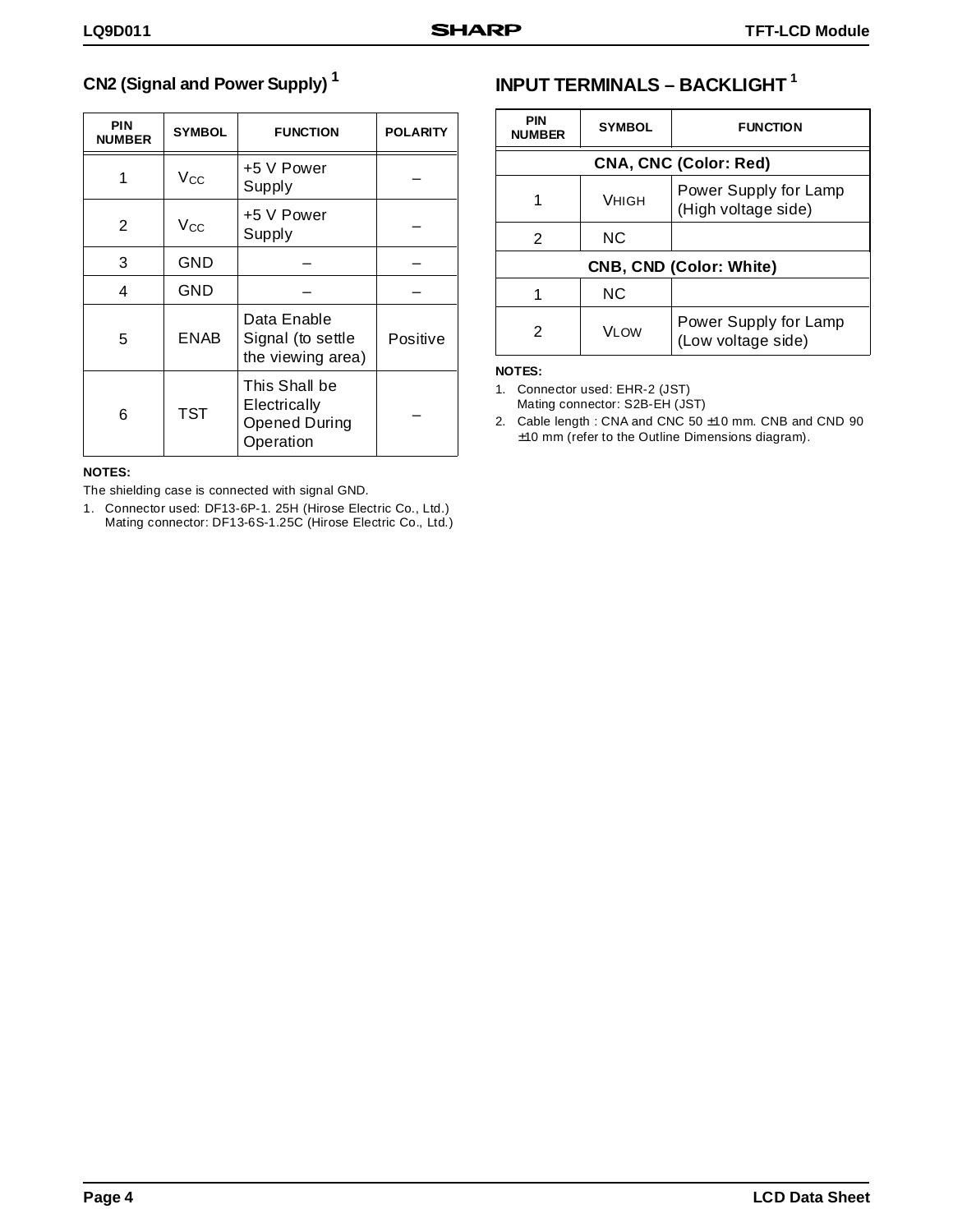### **ELECTRICAL CHARACTERISTICS AND CURRENT DISSIPATION – TFT-LCD PANEL DRIVING**  $(t_A = 25^\circ C)$

| <b>SYMBOL</b>         | <b>PARAMETER</b>                        | <b>CONDITION</b>       | MIN.     | TYP.   | MAX.    | <b>UNIT</b> | <b>NOTE</b>     |
|-----------------------|-----------------------------------------|------------------------|----------|--------|---------|-------------|-----------------|
| $V_{\rm CC}$          | +5 V Supply Voltage                     |                        | $+4.75$  | $+5.0$ | $+5.25$ | V           | See<br>Figure 1 |
| $_{\rm lcc}$          | +5 V Current Dissipation                |                        |          | 400    | 600     | mA          |                 |
| $V_{IL}$              | Input Voltage (Low)<br>(excluding ENAB) | $V_{\text{CC}} = +5$ V |          | —      | 1.5     | V           |                 |
| $V_{ILS}$             | Input Voltage (Low) (ENAB)              |                        |          |        | 0.8     | $\vee$      |                 |
| V <sub>IH</sub>       | Input Voltage (High)                    |                        | $+3.5$   |        |         | V           |                 |
| <b>V<sub>RP</sub></b> | Permissive Input Ripple Voltage         | <b>V<sub>cc</sub></b>  |          |        | 50      | $mVp-p$     |                 |
| $I_{OL}$              | Input Leakage Current                   | $V_1 = 0 V$            | $-10$    |        | 0       | μA          |                 |
| Iou                   |                                         | $V_1 = V_{CC}$         | $\Omega$ |        | $+10$   | μA          |                 |

#### **NOTE:**

1. Typical current situation is defined 8-color-bar pattern (at 480 line mode,  $V_{CC} = 5 V$ ).

# **ELECTRICAL CHARACTERISTICS – BACKLIGHT (t<sub>A</sub> = 25°C)<sup>1</sup>**

| <b>SYMBOL</b> | <b>PARAMETER</b>       | <b>CONDITION</b>    | MIN.  | TYP. | MAX. | <b>UNIT</b>      | <b>NOTE</b> |
|---------------|------------------------|---------------------|-------|------|------|------------------|-------------|
| $V_L$         | Lamp Voltage           | Just for reference  |       | 400  |      | $\rm V_{RMS}$    |             |
| ΙL            | Lamp Current           | Just for reference  | 4.5   | 5.0  | 5.5  | <b>mARMS</b>     |             |
| $P_L$         | Lamp Power Consumption |                     |       | 2.0  |      | W                | 2           |
| $F_L$         | Frequency              |                     | 20    |      | 60   | <b>kHz</b>       | 3           |
| $V_{S}$       | Kick-Off Voltage       | $t_A = 25^{\circ}C$ |       |      | 1000 | V <sub>RMS</sub> |             |
|               |                        | $t_A = 0$ °C        |       |      | 1200 | $\rm V_{RMS}$    |             |
| $T_{L}$       | Lamp Life Time         |                     | 10000 |      |      | Hour             |             |

#### **NOTES:**

- 1. The backlight system is an edge-lighting type (a couple of CCFTs). The characteristics of its single lamp are shown in the table above.
- 2. Calculated value for reference  $(I_L \times V_L)$ .
- 3. Lamp frequency may produce interference with horizontal sync frequency, causing heat on the display. Therefore, make lamp frequency as different as possible from the ones of Horizontal sync and harmonics horizontal sync to avoid interference.
- 4. Brightness becomes 50% of the original brightness at standard conditions.



**Figure 1. Power ON/OFF Period**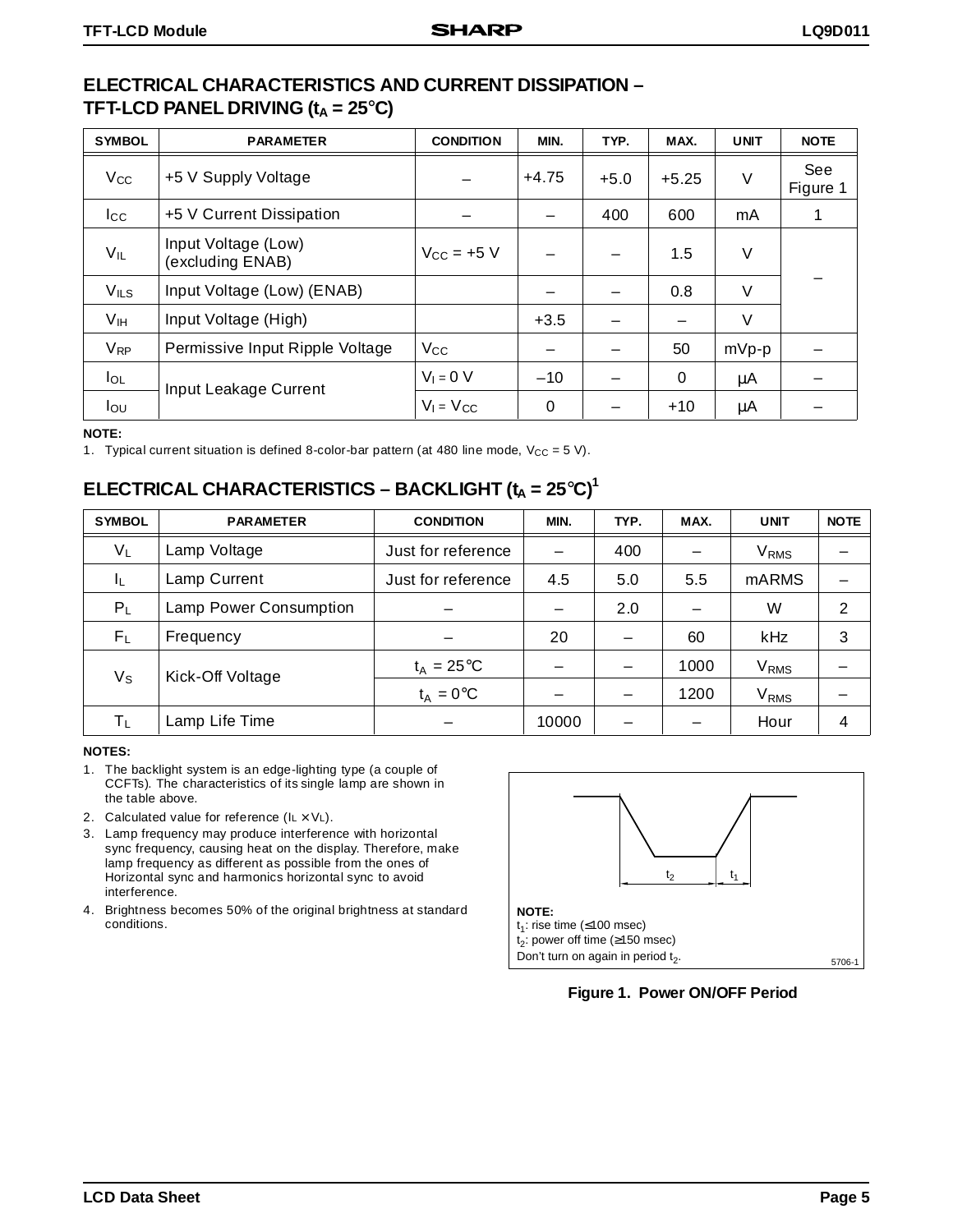| <b>SYMBOL</b>    | <b>PARAMETER</b>                     | <b>MODE</b> | MIN.                     | TYP.                     |     | MAX.              |    | <b>UNIT</b>  |
|------------------|--------------------------------------|-------------|--------------------------|--------------------------|-----|-------------------|----|--------------|
| 1/t <sub>C</sub> | <b>Clock Frequency</b>               | <b>ALL</b>  | —                        | 25.175                   |     | 28.322            |    | <b>MHz</b>   |
| $t_{CH}$         | Clock High Time                      | <b>ALL</b>  | 5                        |                          |     |                   | ns |              |
| $t_{CL}$         | Clock Low Time                       | <b>ALL</b>  | 10                       | $\overline{\phantom{0}}$ |     |                   |    | ns           |
| tps              | Data Setup Time                      | <b>ALL</b>  | 5                        | —                        |     | $\qquad \qquad -$ |    | ns           |
| $t_{DH}$         | Data Hold Time                       | <b>ALL</b>  | 10                       | -                        |     |                   |    | ns           |
| $t_{ES}$         | Enable Signal Setup Time             | <b>ALL</b>  | 5                        |                          |     |                   |    | ns           |
| $t_H$            | Horizontal Sync Signal Cycle         | <b>ALL</b>  | 30.58                    | 31.78                    |     | 35.75             |    | μs           |
|                  |                                      | <b>ALL</b>  | 770                      | 800                      |     | 900               |    | <b>Clock</b> |
| $t_{HP}$         | Horizontal Sync Signal Pulse Width   | <b>ALL</b>  |                          | 96                       |     |                   |    | Clock        |
|                  |                                      | 480         | —                        | 16.7                     | 525 | $\qquad \qquad -$ | ms | Line         |
| $t_{V}$          | Vertical Sync Signal Cycle           | 400         | $\overline{\phantom{0}}$ | 14.3                     | 449 | $\qquad \qquad -$ | ms | Line         |
|                  |                                      | 350         | $\overline{\phantom{0}}$ | 14.3                     | 449 | $\qquad \qquad -$ | ms | Line         |
| $t_{VP}$         | Vertical Sync Signal Pulse Width     | <b>ALL</b>  | —                        | $\overline{2}$           |     |                   |    | Line         |
| t <sub>HS</sub>  | Horizontal Signal Display Start      | <b>ALL</b>  | —                        | (144)                    |     | -                 |    | Clock        |
| t <sub>HD</sub>  | Horizontal Signal Display Period     | <b>ALL</b>  | $\overline{\phantom{0}}$ | 640                      |     |                   |    | <b>Clock</b> |
|                  |                                      | 480         | $\overline{\phantom{0}}$ | 34                       |     |                   |    | Line         |
| $t_{\vee s}$     | Vertical Sync Signal Display Start   | 400         |                          | 34                       |     |                   |    | Line         |
|                  |                                      | 350         | $\overline{\phantom{0}}$ | 61                       |     |                   |    | Line         |
|                  |                                      | 480         | —                        | 480                      |     |                   |    | Line         |
| t <sub>VD</sub>  | Vertical Sync Signal Display Period  | 400         | $\overline{\phantom{0}}$ | 400                      |     |                   |    | Line         |
|                  |                                      | 350         | —                        | 350                      |     |                   |    | Line         |
| $t_{VF}$         | Hsync-Vsync Phase Difference - Front | <b>ALL</b>  | $\mathbf 0$              |                          |     |                   |    | ns           |
| t∨в              | Hsync-Vsync Phase Difference - Back  | <b>ALL</b>  | $-10$                    |                          |     |                   |    | ns           |

# **TIMING CHARACTERISTICS OF INPUT SIGNALS 1**

**NOTES:**

1. Make sure that timing of the signals are above data (standard VGA) to ensure right display position and display quality.

2. Data enable signal should be Low longer than one clock in every horizontal period.

3. Input signal waveforms are shown in Figures 3a, 3b,and 3c.



**Figure 2. Input Signals and Display on Screen**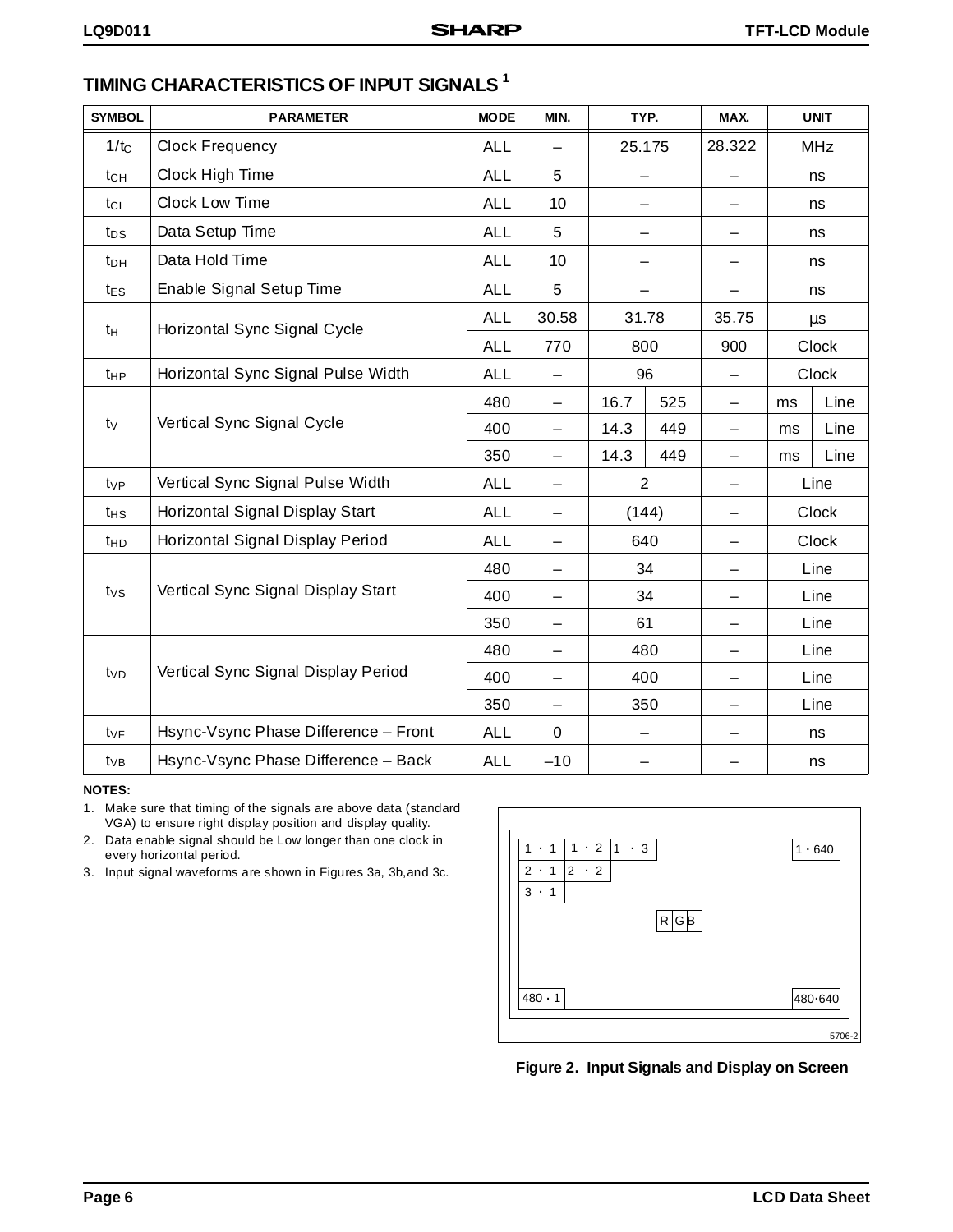

**Figure 3a. Input Signal Waveform (480 Line Mode)**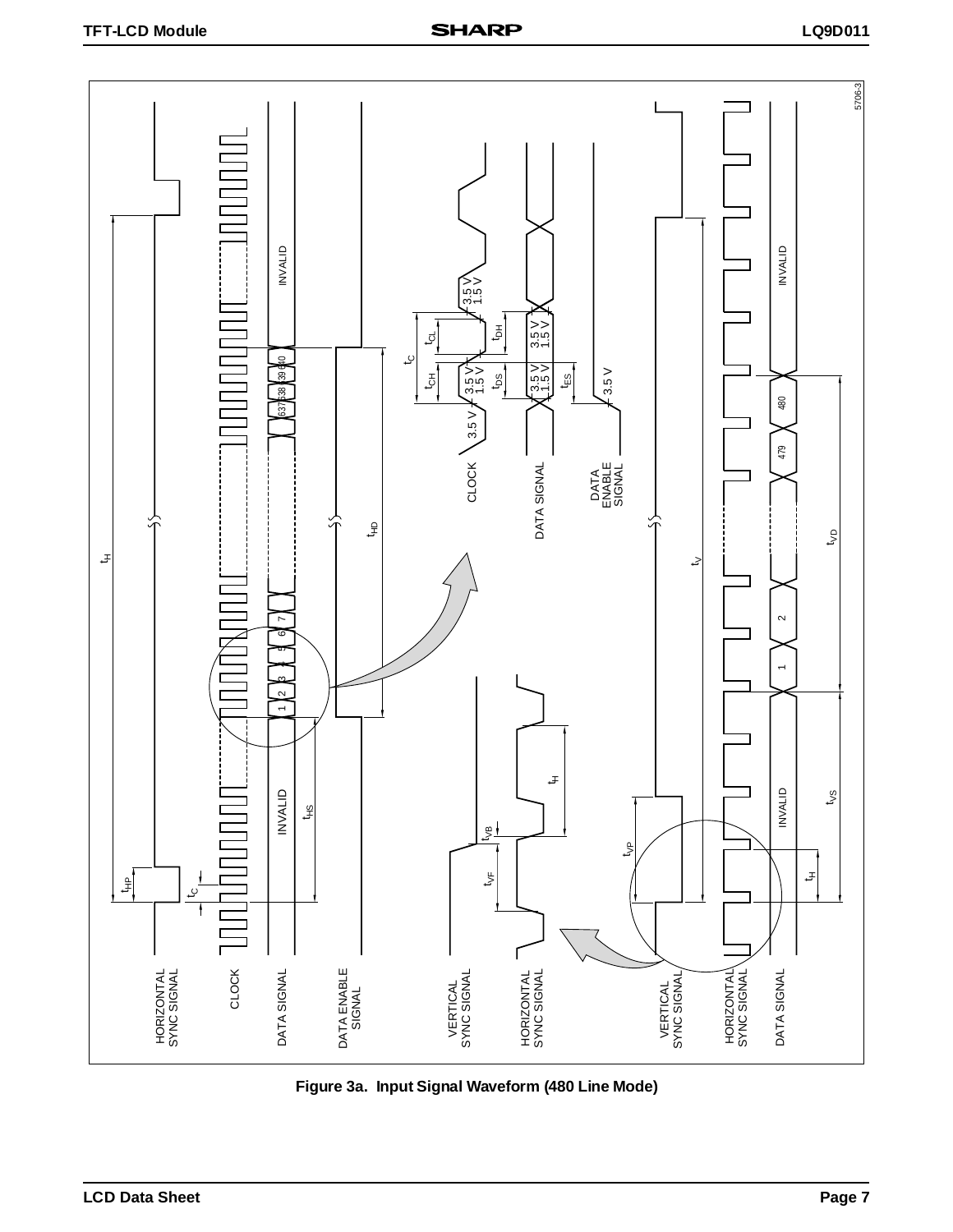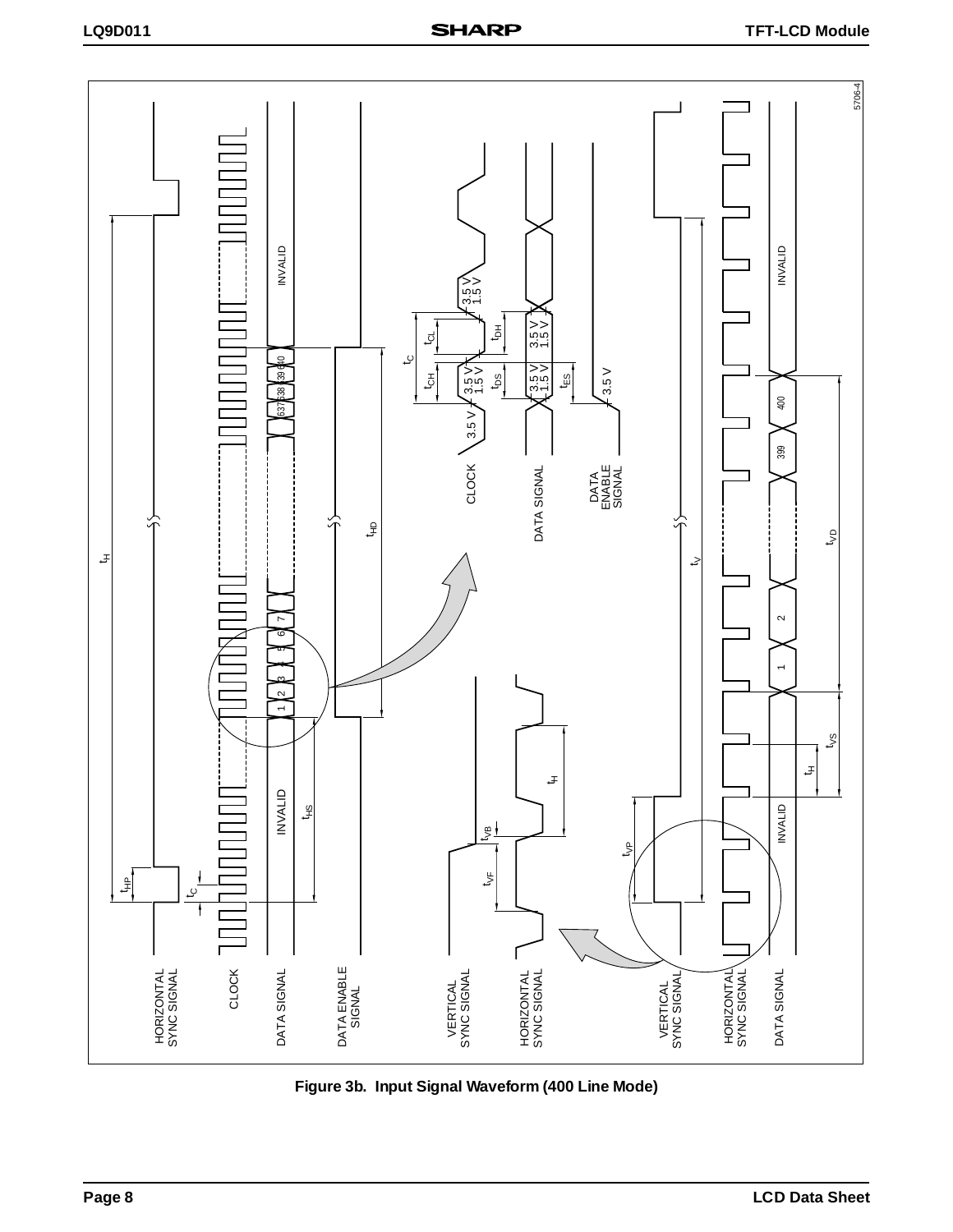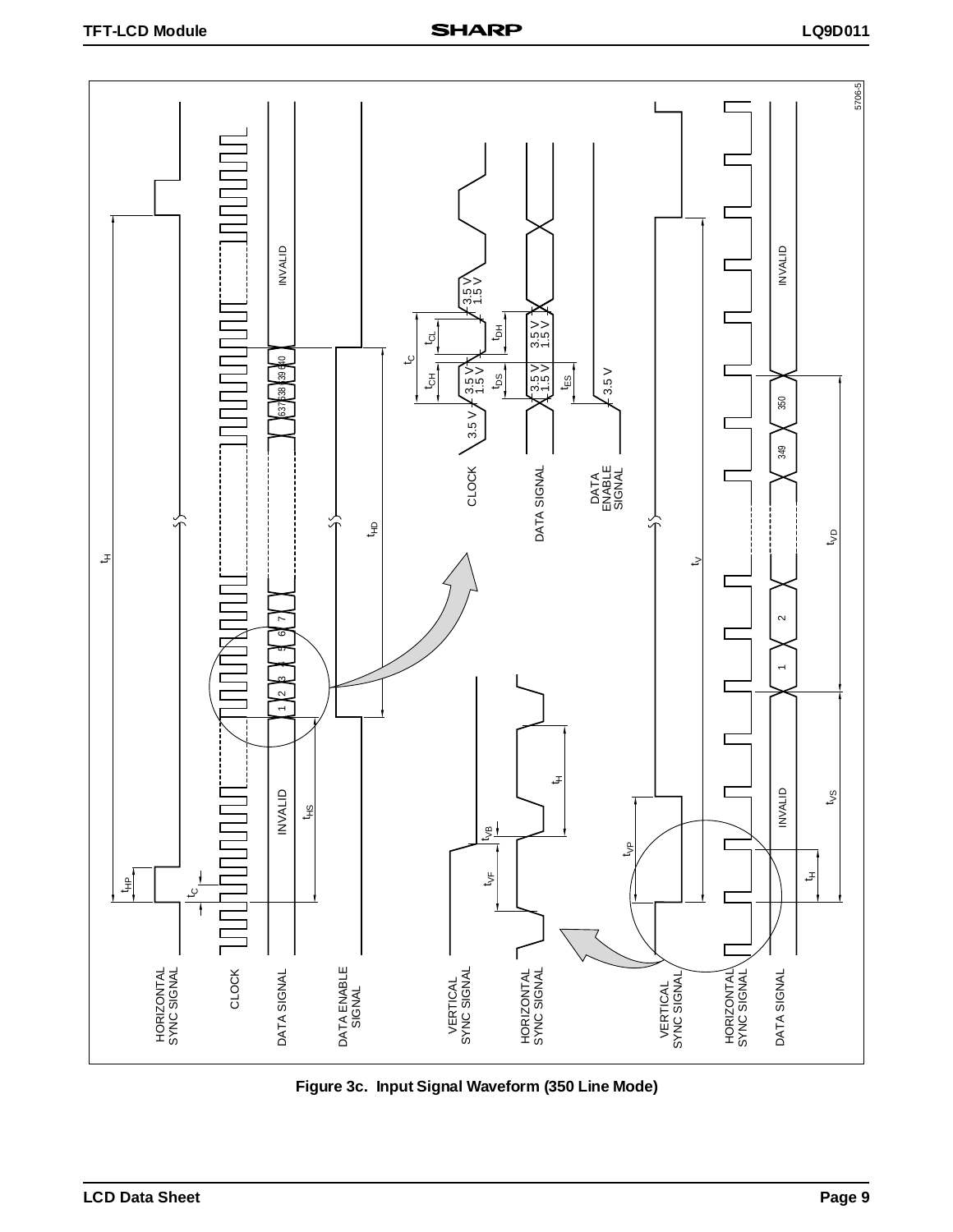# **INPUT SIGNALS, BASIC DISPLAY COLORS, AND GRAY SCALE OF EACH COLOR 1**

| <b>COLOR AND GRAY SCALE</b> |                 | DATA SIGNAL <sup>2</sup> |                  |                  |                  |                  |                  |              |                |                |
|-----------------------------|-----------------|--------------------------|------------------|------------------|------------------|------------------|------------------|--------------|----------------|----------------|
|                             |                 | R <sub>0</sub>           | R <sub>1</sub>   | R <sub>2</sub>   | $\mathbf{G_{0}}$ | G <sub>1</sub>   | G <sub>2</sub>   | $B_0$        | B <sub>1</sub> | B <sub>2</sub> |
|                             | <b>Black</b>    | $\pmb{0}$                | $\pmb{0}$        | $\pmb{0}$        | $\pmb{0}$        | $\mathbf 0$      | $\pmb{0}$        | $\pmb{0}$    | $\pmb{0}$      | $\pmb{0}$      |
|                             | Blue            | $\pmb{0}$                | $\pmb{0}$        | $\pmb{0}$        | $\pmb{0}$        | $\pmb{0}$        | $\boldsymbol{0}$ | $\mathbf{1}$ | $\mathbf{1}$   | $\mathbf 1$    |
|                             | Green           | $\pmb{0}$                | $\pmb{0}$        | $\pmb{0}$        | $\mathbf{1}$     | 1                | 1                | $\mathbf 0$  | $\pmb{0}$      | $\pmb{0}$      |
| <b>Basic Color</b>          | Light Blue      | $\pmb{0}$                | $\boldsymbol{0}$ | $\pmb{0}$        | $\mathbf 1$      | 1                | 1                | $\mathbf{1}$ | $\mathbf{1}$   | $\mathbf 1$    |
|                             | Red             | $\mathbf{1}$             | 1                | $\mathbf 1$      | $\pmb{0}$        | $\pmb{0}$        | $\boldsymbol{0}$ | $\mathbf 0$  | $\pmb{0}$      | $\pmb{0}$      |
|                             | Purple          | $\mathbf 1$              | 1                | 1                | $\pmb{0}$        | $\pmb{0}$        | $\boldsymbol{0}$ | $\mathbf{1}$ | $\mathbf{1}$   | $\mathbf 1$    |
|                             | Yellow          | $\mathbf{1}$             | 1                | 1                | $\mathbf 1$      | 1                | 1                | $\mathbf 0$  | $\pmb{0}$      | $\pmb{0}$      |
|                             | White           | $\mathbf 1$              | 1                | $\mathbf 1$      | 1                | 1                | 1                | $\mathbf{1}$ | $\mathbf{1}$   | $\mathbf 1$    |
|                             | <b>Black</b>    | $\pmb{0}$                | $\boldsymbol{0}$ | $\pmb{0}$        | $\pmb{0}$        | $\pmb{0}$        | $\boldsymbol{0}$ | $\mathbf 0$  | $\pmb{0}$      | $\pmb{0}$      |
|                             | $\uparrow$      | $\mathbf{1}$             | $\pmb{0}$        | $\pmb{0}$        | $\pmb{0}$        | $\pmb{0}$        | $\pmb{0}$        | $\pmb{0}$    | $\pmb{0}$      | $\pmb{0}$      |
|                             | Darker          | $\pmb{0}$                | 1                | $\pmb{0}$        | $\pmb{0}$        | $\pmb{0}$        | $\boldsymbol{0}$ | $\pmb{0}$    | $\pmb{0}$      | $\pmb{0}$      |
| Gray Scale of Red           | $\uparrow$      | $\mathbf{1}$             | 1                | $\pmb{0}$        | $\pmb{0}$        | $\pmb{0}$        | $\pmb{0}$        | $\pmb{0}$    | $\pmb{0}$      | $\pmb{0}$      |
|                             | ↓               | $\pmb{0}$                | $\pmb{0}$        | $\mathbf 1$      | $\pmb{0}$        | $\pmb{0}$        | $\pmb{0}$        | $\pmb{0}$    | $\pmb{0}$      | $\pmb{0}$      |
|                             | <b>Brighter</b> | $\mathbf{1}$             | $\pmb{0}$        | $\mathbf 1$      | $\mathbf 0$      | $\pmb{0}$        | $\pmb{0}$        | $\pmb{0}$    | $\pmb{0}$      | $\pmb{0}$      |
|                             | ↓               | $\pmb{0}$                | $\mathbf 1$      | $\mathbf 1$      | $\pmb{0}$        | $\pmb{0}$        | $\pmb{0}$        | $\pmb{0}$    | $\pmb{0}$      | $\pmb{0}$      |
|                             | Red             | $\mathbf 1$              | $\mathbf 1$      | $\mathbf{1}$     | $\mathbf 0$      | $\pmb{0}$        | $\pmb{0}$        | $\pmb{0}$    | $\pmb{0}$      | $\pmb{0}$      |
|                             | <b>Black</b>    | $\pmb{0}$                | $\pmb{0}$        | $\pmb{0}$        | $\mathbf 0$      | $\pmb{0}$        | $\pmb{0}$        | $\pmb{0}$    | $\pmb{0}$      | $\pmb{0}$      |
|                             | $\uparrow$      | $\pmb{0}$                | $\pmb{0}$        | $\pmb{0}$        | 1                | $\pmb{0}$        | $\pmb{0}$        | $\pmb{0}$    | $\pmb{0}$      | $\pmb{0}$      |
|                             | Darker          | $\pmb{0}$                | $\pmb{0}$        | $\pmb{0}$        | $\mathbf 0$      | $\mathbf 1$      | $\boldsymbol{0}$ | $\pmb{0}$    | $\pmb{0}$      | $\pmb{0}$      |
| Gray Scale of Green         | $\uparrow$      | 0                        | $\pmb{0}$        | $\pmb{0}$        | $\mathbf 1$      | 1                | $\boldsymbol{0}$ | $\pmb{0}$    | $\pmb{0}$      | $\pmb{0}$      |
|                             | $\downarrow$    | $\pmb{0}$                | $\pmb{0}$        | $\pmb{0}$        | $\mathbf 0$      | $\pmb{0}$        | 1                | $\pmb{0}$    | $\pmb{0}$      | $\pmb{0}$      |
|                             | <b>Brighter</b> | $\pmb{0}$                | $\pmb{0}$        | $\pmb{0}$        | $\mathbf{1}$     | $\pmb{0}$        | 1                | $\pmb{0}$    | $\pmb{0}$      | $\pmb{0}$      |
|                             | ↓               | $\pmb{0}$                | $\boldsymbol{0}$ | $\pmb{0}$        | $\pmb{0}$        | 1                | 1                | $\pmb{0}$    | $\pmb{0}$      | $\pmb{0}$      |
|                             | Green           | $\boldsymbol{0}$         | $\pmb{0}$        | $\mathbf 0$      | $\mathbf{1}$     | $\mathbf{1}$     | $\mathbf{1}$     | $\mathbf 0$  | $\mathbf 0$    | $\pmb{0}$      |
|                             | <b>Black</b>    | $\pmb{0}$                | $\boldsymbol{0}$ | $\boldsymbol{0}$ | $\pmb{0}$        | $\pmb{0}$        | $\pmb{0}$        | $\pmb{0}$    | $\pmb{0}$      | $\pmb{0}$      |
|                             | $\uparrow$      | $\pmb{0}$                | $\pmb{0}$        | $\mathbf 0$      | $\mathsf 0$      | $\pmb{0}$        | $\pmb{0}$        | $\mathbf{1}$ | $\pmb{0}$      | $\pmb{0}$      |
|                             | Darker          | $\boldsymbol{0}$         | $\boldsymbol{0}$ | $\mathbf 0$      | $\pmb{0}$        | $\pmb{0}$        | $\pmb{0}$        | $\pmb{0}$    | $\mathbf{1}$   | $\pmb{0}$      |
| Gray Scale of Blue          | $\uparrow$      | $\pmb{0}$                | $\pmb{0}$        | $\mathbf 0$      | $\pmb{0}$        | $\pmb{0}$        | $\mathbf 0$      | $\mathbf{1}$ | $\mathbf{1}$   | $\pmb{0}$      |
|                             | $\downarrow$    | $\pmb{0}$                | $\pmb{0}$        | $\mathbf 0$      | $\pmb{0}$        | $\pmb{0}$        | $\pmb{0}$        | $\pmb{0}$    | $\pmb{0}$      | $\mathbf{1}$   |
|                             | <b>Brighter</b> | $\pmb{0}$                | $\pmb{0}$        | $\pmb{0}$        | $\pmb{0}$        | $\boldsymbol{0}$ | $\pmb{0}$        | $\mathbf{1}$ | $\pmb{0}$      | $\mathbf{1}$   |
|                             | ↓               | $\pmb{0}$                | $\pmb{0}$        | $\pmb{0}$        | $\pmb{0}$        | $\boldsymbol{0}$ | $\pmb{0}$        | $\mathbf 0$  | $\mathbf{1}$   | $\mathbf{1}$   |
|                             | Blue            | $\boldsymbol{0}$         | $\mathsf 0$      | $\mathbf 0$      | $\pmb{0}$        | $\mathbf 0$      | $\pmb{0}$        | $\mathbf 1$  | $\mathbf{1}$   | $\mathbf 1$    |

### **NOTES:**

1. Each color is displayed in eight gray scales from 3-bit data signal input. According to the combination of the total 9-bit data, 512 colors are displayed.

2. 0 = Low Level Voltage

1 = High Level Voltage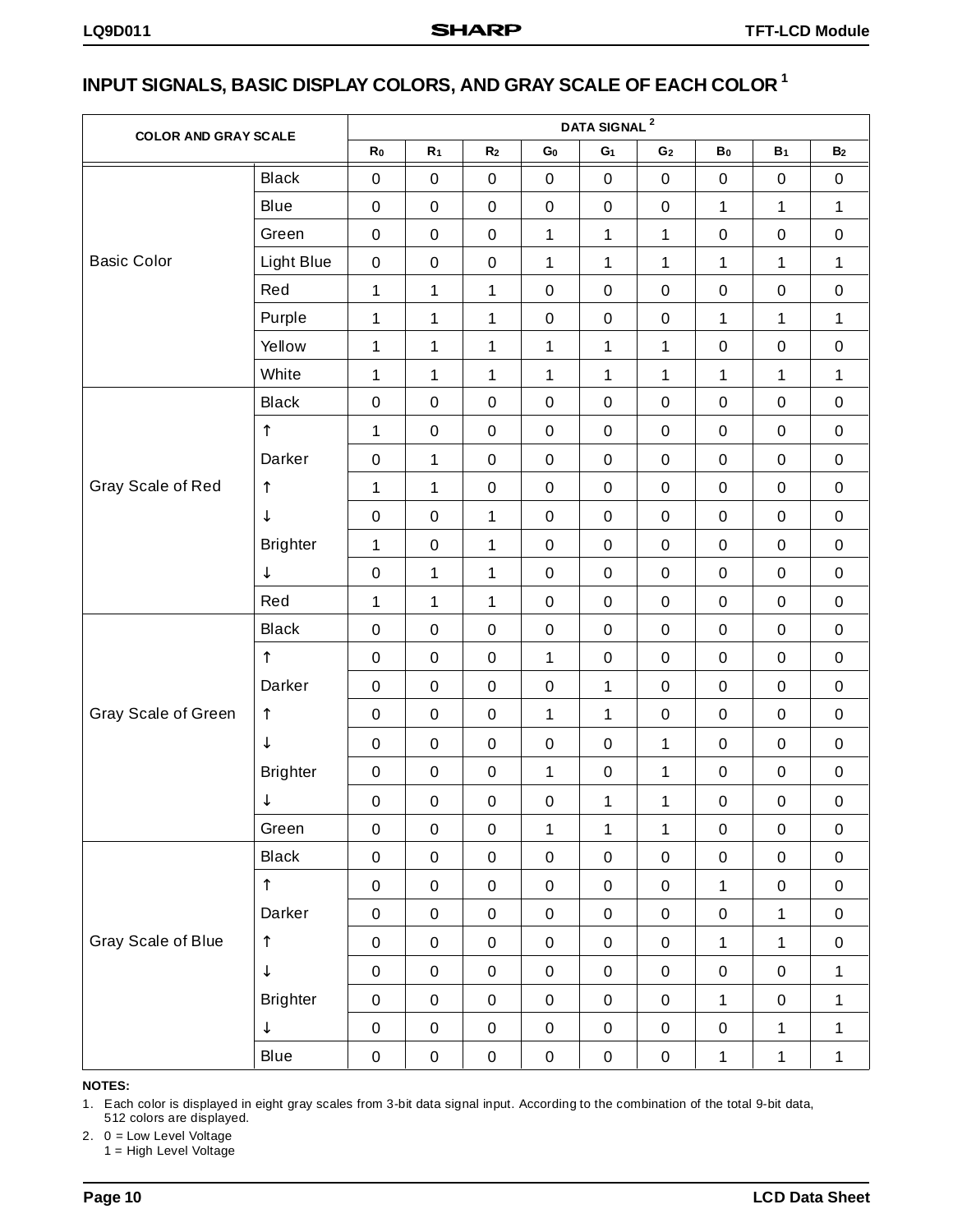| <b>SYMBOL</b>         | <b>PARAMETER</b>                         | <b>CONDITION</b>      | MIN. | TYP.  | MAX.                     | <b>UNIT</b> | <b>NOTE</b> |
|-----------------------|------------------------------------------|-----------------------|------|-------|--------------------------|-------------|-------------|
| 021,22                | <b>Horizontal Viewing</b><br>Angle Range |                       | 45   |       |                          |             |             |
| $\theta$ 11           | Vertical Viewing Angle                   | CR > 10               | 10   |       |                          | degrees     | 2, 5        |
| 012                   | Range                                    |                       | 30   |       |                          |             |             |
| <b>CR</b>             | <b>Contrast Ratio</b>                    | Optimum Viewing Angle | 60   |       |                          |             | 3, 5        |
| t <sub>R</sub>        | Response Time - Rise                     |                       |      | 30    |                          | ms          |             |
| t <sub>D</sub>        | Response Time -<br>Decay                 |                       |      | 50    |                          | ms          | 4, 5        |
| X                     | Chromaticity of White                    | $\theta = 0^{\circ}$  | —    | 0.316 | -                        |             |             |
| у                     |                                          |                       | —    | 0.320 | $\overline{\phantom{0}}$ |             | 5           |
| $Y_L$                 | Luminance of White                       |                       | 50   | 70    |                          | nt          |             |
| $\delta_{\mathsf{W}}$ | White Uniformity                         |                       |      |       | 1.25                     |             | 6           |

# **OPTICAL CHARACTERISTICS (** $t_A = 25^\circ$ **C,**  $V_{CC} = +5$  **V)<sup>1</sup>**

#### **NOTES:**

1. The measurement shall be executed 15-20 minutes after the module has been lit at the proper rating. The optical characteristics shall be measured in a dark room or equivalent state with the method shown in Figure 4.

- 2. Figure 5 shows the definitions of the viewing angle range.
- 3. The Contrast Ratio is defined as follows: Contrast Ratio =  $\frac{\text{Luminance}}{\text{Luminance}}$  with all pixels white
	- Luminance (brightness) with all pixels black
- 4. The Response Time is measured as shown in Figure 6 by switching the input signals for 'black' ON and OFF. 5. Measurements shall be taken at the center of the screen.
- 6. White Uniformity is defined as the following with five measurements (A-E) (Refer to Figure 7):  $\frac{\text{Maximum Luminance (brightness)}}{\text{Maximum Luminance (brightness)}}$

Minimum Luminance (brightness)



**Figure 4. Optical Characteristics Measurement Method**





### **DISPLAY QUALITY**

The display quality of the color TFT-LCD module shall be in compliance with the Delivery Inspection Standard.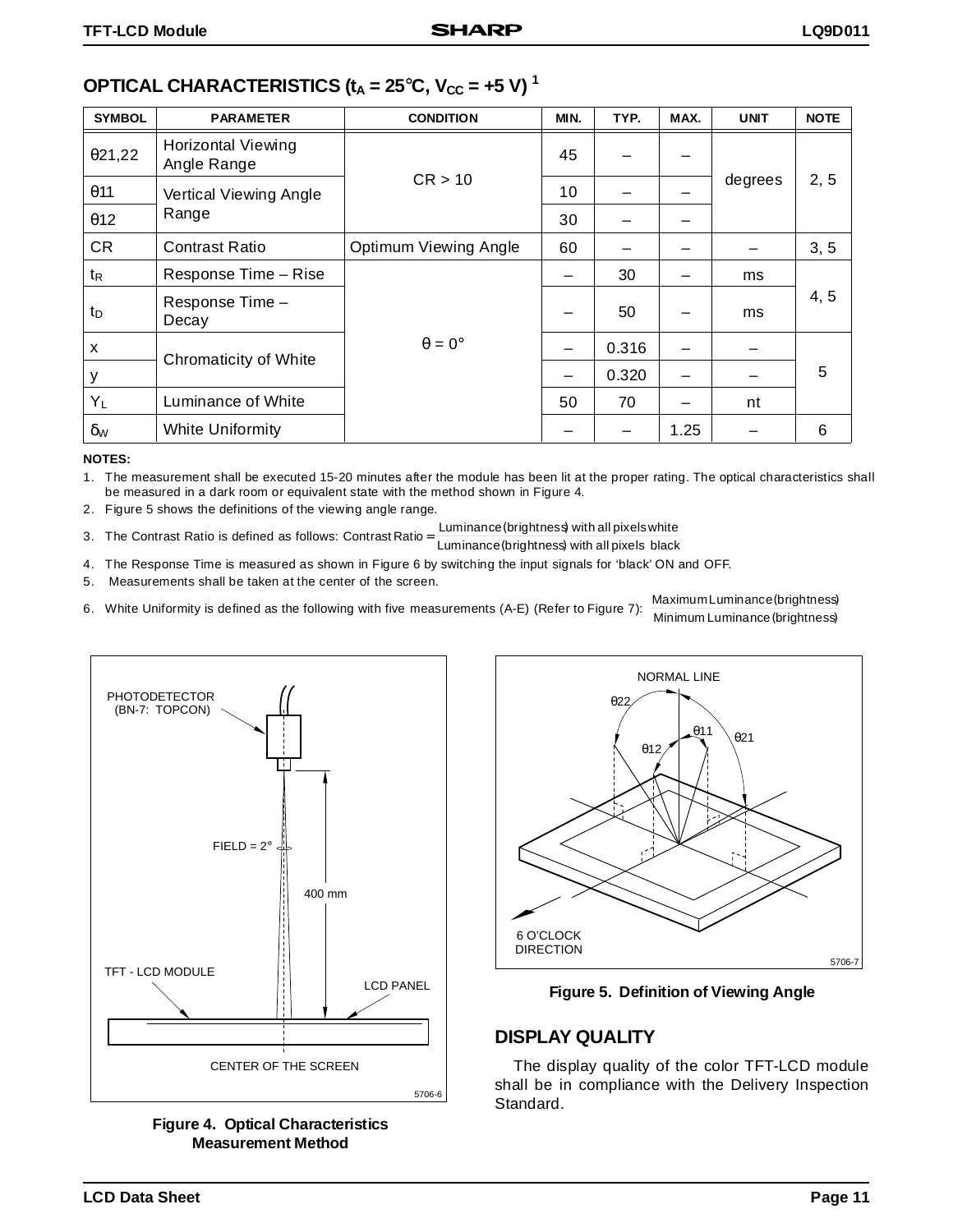

**Figure 6. Definition of Response Time**



**Figure 7. Definition of White Uniformity**

# **HANDLING PRECAUTIONS**

- Be sure to insert the cable into the connector or take it out of the connector after turning off the power supply on the set side.
- Power ON/OFF sequential timing To prevent the latch-up of the circuit in the module, keep the sequential timing between input signals and supply voltages as shown in Figure 8.
- When installing the module, be sure to fix the module on the same plane, taking care not to warp or twist the module.
- Handle the front polarizer carefully since it scratches easily.
- Wipe off water drops immediately. Long contact with water may cause discoloration or spots.
- When the panel surface is soiled, wipe it with absorbent cotton or other soft cloth.
- Since the module uses glass, it may break or crack if dropped or bumped on a hard surface. Handle with care.
- Since CMOS LSI is used in this module, avoid static electric problems by grounding yourself before handling the module.
- Adjusting volumes have been optimally set before shipment, so do not change any adjusted values. If adjusted values are changed, the specifications described here may not be satisfied.
- Disassembling the module can cause permanent damage and should be strictly avoided.
- Observe all other precautionary requirements in handling components.



**Figure 8. Power ON/OFF Sequency**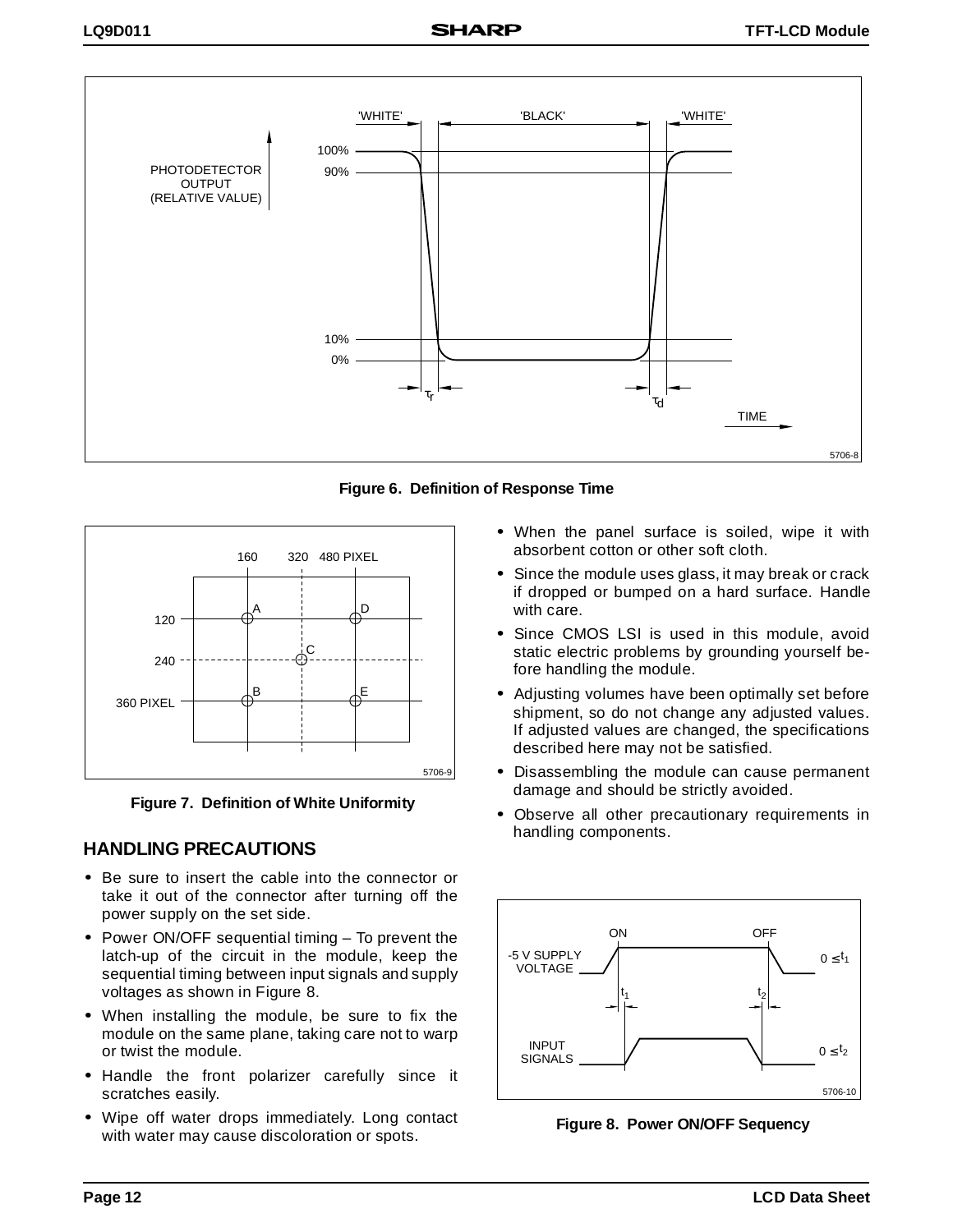# **PACKING SPECIFICATIONS**

Refer to the Packing Form shown in Figure 10.

- Piling number of cartons: 5 (MAX)
- Package quantity in one carton: 10 (MAX)
- Carton size: 420 (W)  $\times$  355 (H)  $\times$  300 (D)
- Total weight of one carton filled with full modules: 8,500 g

## **RESULT EVALUATION CRITERIA**

Under the display quality test conditions with normal operation state, there shall be no change which may affect practical display functions.

### **OTHER INFORMATION**

If any problem should arise from this specification, the supplier and user should work out a mutually acceptable solution.



**Figure 9. Lot Number Label**

### **RELIABILITY TEST ITEMS**

| <b>NUMBER</b> | <b>TEST ITEM</b>                                            | <b>CONDITIONS</b>                                                                                                                                                                             |
|---------------|-------------------------------------------------------------|-----------------------------------------------------------------------------------------------------------------------------------------------------------------------------------------------|
|               | High Temperature Storage Test                               | $t_A = 60^{\circ}C$ , 240 H                                                                                                                                                                   |
| 2             | Low Temperature Storage Test                                | $t_A = -25$ °C, 240 H                                                                                                                                                                         |
| 3             | High Temperature and High<br><b>Humidity Operation Test</b> | $t_A = 40^{\circ}$ C, 95% RH, 240 H (No condensation)                                                                                                                                         |
| 4             | High Temperature Operation Test                             | $t_A$ = 50°C, 240 H (The panel temperature must be less<br>than $60^{\circ}$ C)                                                                                                               |
| 5             | Low temperature Operation Test                              | $t_A = 0$ °C, 240H                                                                                                                                                                            |
| 6             | Vibration Test (Non-Operating)                              | Frequency: 10 to 57 Hz/Vibration width (one side):<br>0.075 mm, 58 to 500 Hz/Gravity: 1 G<br>Sweep Time: 11 minutes<br>Test Period: 3 hours in total (1 hour for each direction of<br>X, Y, Z |
| 7             | Shock Test (Non-Operating)                                  | Maximum Gravity: 50 G<br>Pulse Width: 11 ms, sine wave<br>Direction: $\pm X$ , $\pm Y$ , $\pm Y$ , once for each direction                                                                    |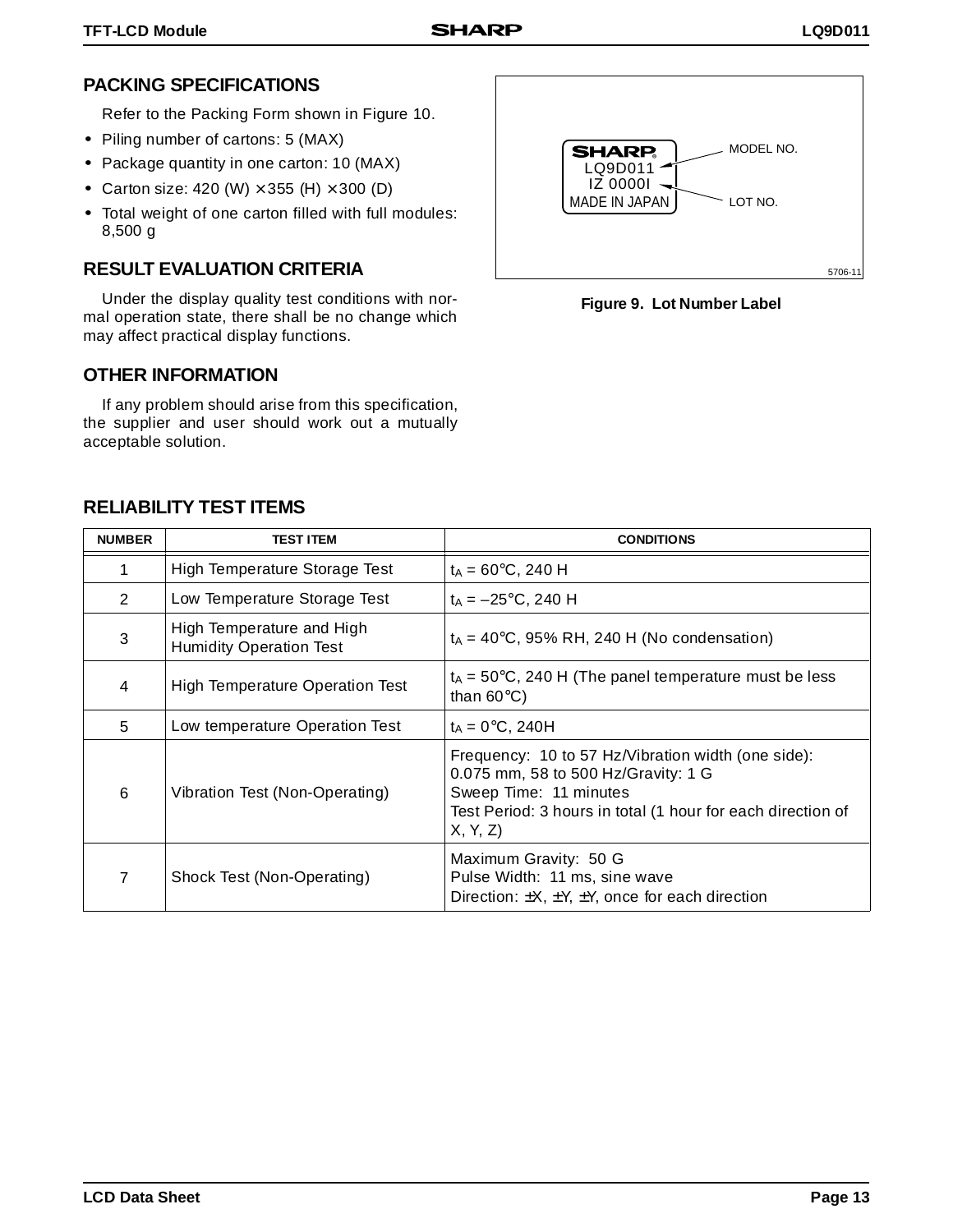